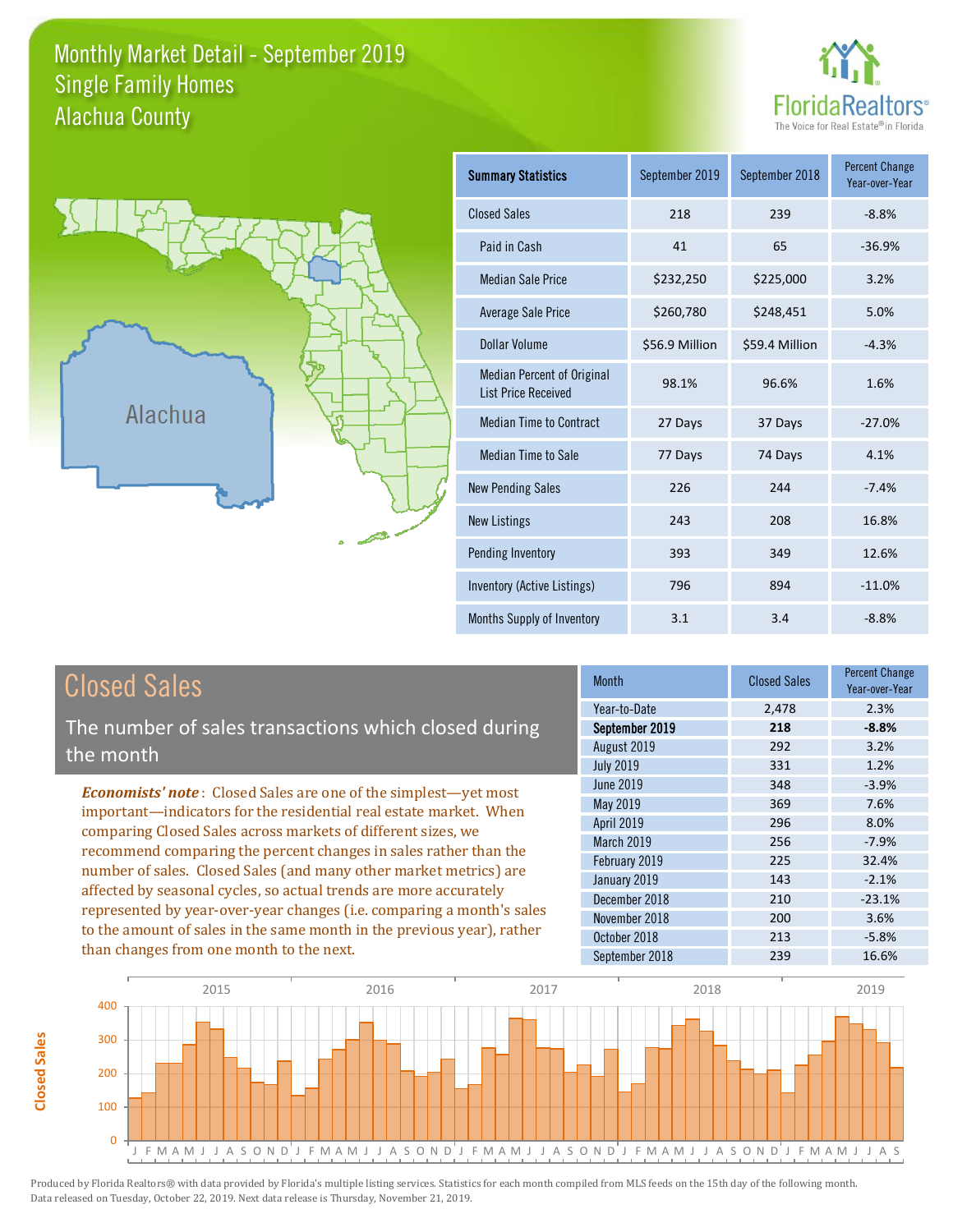

### \$100,000 - \$149,999 25 -28.6% Sale Price Closed Sales Percent Change Year-over-Year Less than \$50,000 1 1 -80.0%  $$50.000 - $99.999$  7 -68.2% \$150,000 - \$199,999 40 -2.4% \$200,000 - \$249,999 48 50.0% \$400,000 - \$599,999 16 -15.8% \$600,000 - \$999,999 6 0.0% *Economists' note:* Closed Sales are one of the simplest—yet most important—indicators for the residential real estate market. When comparing Closed Sales across markets of different sizes, we recommend comparing the percent changes in sales rather than the number of sales. Closed Sales (and many other market metrics) are affected by seasonal cycles, so actual trends are more accurately represented by year-over-year changes (i.e. comparing a month's sales to the amount of sales in the same month in the previous year), rather than changes from one month to the next. \$1,000,000 or more 1 0.0%  $$250,000 - $299,999$  42 -2.3% \$300,000 - \$399,999 32 -8.6% 50 60 September 2018 September 2019 50 60 Closed Sales by Sale Price The number of sales transactions which closed during the month

#### $\Omega$ 10  $20$ 30  $40$ Less than \$50,000 \$50,000 - \$99,999 \$100,000 - \$149,999 \$150,000 - \$199,999 \$200,000 - \$249,999 \$250,000 - \$299,999 \$300,000 - \$399,999 \$400,000 - \$599,999 \$600,000 - \$999,999 \$1,000,000 or more  $\Omega$ 10  $20$ 30 40

## Median Time to Contract by Sale Price The median number of days between the listing date and contract date for all Closed Sales during the month

*Economists' note* : Like Time to Sale, Time to Contract is a measure of the length of the home selling process calculated for sales which closed during the month. The difference is that Time to Contract measures the number of days between the initial listing of a property and the signing of the contract which eventually led to the closing of the sale. When the gap between Median Time to Contract and Median Time to Sale grows, it is usually a sign of longer closing times and/or declining numbers of cash sales.

| Sale Price            | Median Time to<br>Contract | <b>Percent Change</b><br>Year-over-Year |
|-----------------------|----------------------------|-----------------------------------------|
| Less than \$50,000    | 178 Days                   | $-73.2%$                                |
| $$50,000 - $99,999$   | 32 Days                    | $-45.8%$                                |
| $$100,000 - $149,999$ | 19 Days                    | $-42.4%$                                |
| \$150,000 - \$199,999 | 14 Days                    | $-60.0%$                                |
| \$200,000 - \$249,999 | 28 Days                    | $-33.3%$                                |
| \$250,000 - \$299,999 | 25 Days                    | $-26.5%$                                |
| \$300,000 - \$399,999 | 70 Days                    | 118.8%                                  |
| \$400,000 - \$599,999 | 38 Days                    | $-48.6%$                                |
| \$600,000 - \$999,999 | 158 Days                   | 652.4%                                  |
| \$1,000,000 or more   | 0 Days                     | N/A                                     |



**Median Time to Contract**

**Median Time to Contract**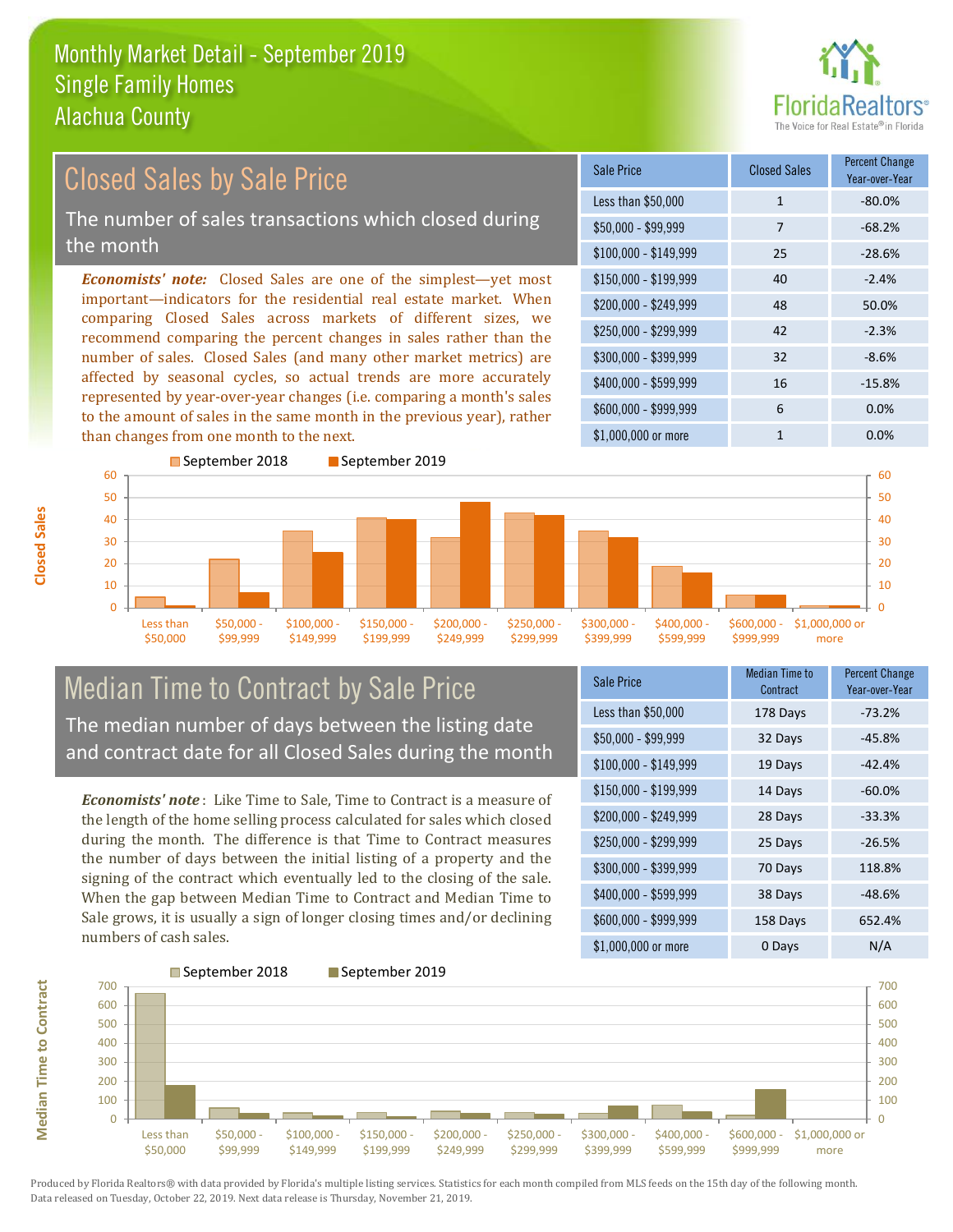

## New Listings by Initial Listing Price The number of properties put onto the market during the month

*Economists' note:* New Listings tend to rise in delayed response to increasing prices, so they are often seen as a lagging indicator of market health. As prices rise, potential sellers raise their estimations of value—and in the most recent cycle, rising prices have freed up many potential sellers who were previously underwater on their mortgages. Note that in our calculations, we take care to not include properties that were recently taken off the market and quickly relisted, since these are not really *new* listings.

| <b>Initial Listing Price</b> | <b>New Listings</b> | <b>Percent Change</b><br>Year-over-Year |
|------------------------------|---------------------|-----------------------------------------|
| Less than \$50,000           | 7                   | 133.3%                                  |
| $$50,000 - $99,999$          | 15                  | 50.0%                                   |
| $$100,000 - $149,999$        | 27                  | $-18.2%$                                |
| $$150,000 - $199,999$        | 38                  | $-9.5%$                                 |
| \$200,000 - \$249,999        | 36                  | 12.5%                                   |
| $$250,000 - $299,999$        | 34                  | 30.8%                                   |
| \$300,000 - \$399,999        | 47                  | 46.9%                                   |
| \$400,000 - \$599,999        | 24                  | 20.0%                                   |
| \$600,000 - \$999,999        | 12                  | 71.4%                                   |
| \$1,000,000 or more          | 3                   | 0.0%                                    |



## Inventory by Current Listing Price The number of property listings active at the end of the month

*Economists' note* : There are a number of ways to define and calculate Inventory. Our method is to simply count the number of active listings on the last day of the month, and hold this number to compare with the same month the following year. Inventory rises when New Listings are outpacing the number of listings that go off-market (regardless of whether they actually sell). Likewise, it falls when New Listings aren't keeping up with the rate at which homes are going off-market.

| <b>Current Listing Price</b> | Inventory | <b>Percent Change</b><br>Year-over-Year |
|------------------------------|-----------|-----------------------------------------|
| Less than \$50,000           | 8         | 166.7%                                  |
| $$50,000 - $99,999$          | 26        | $-27.8%$                                |
| $$100,000 - $149,999$        | 53        | $-39.8%$                                |
| $$150,000 - $199,999$        | 85        | $-23.4%$                                |
| \$200,000 - \$249,999        | 94        | $-37.7%$                                |
| \$250,000 - \$299,999        | 117       | $-10.0%$                                |
| \$300,000 - \$399,999        | 177       | 20.4%                                   |
| \$400,000 - \$599,999        | 140       | 2.2%                                    |
| \$600,000 - \$999,999        | 77        | 20.3%                                   |
| \$1,000,000 or more          | 19        | $-29.6%$                                |



**New Listings**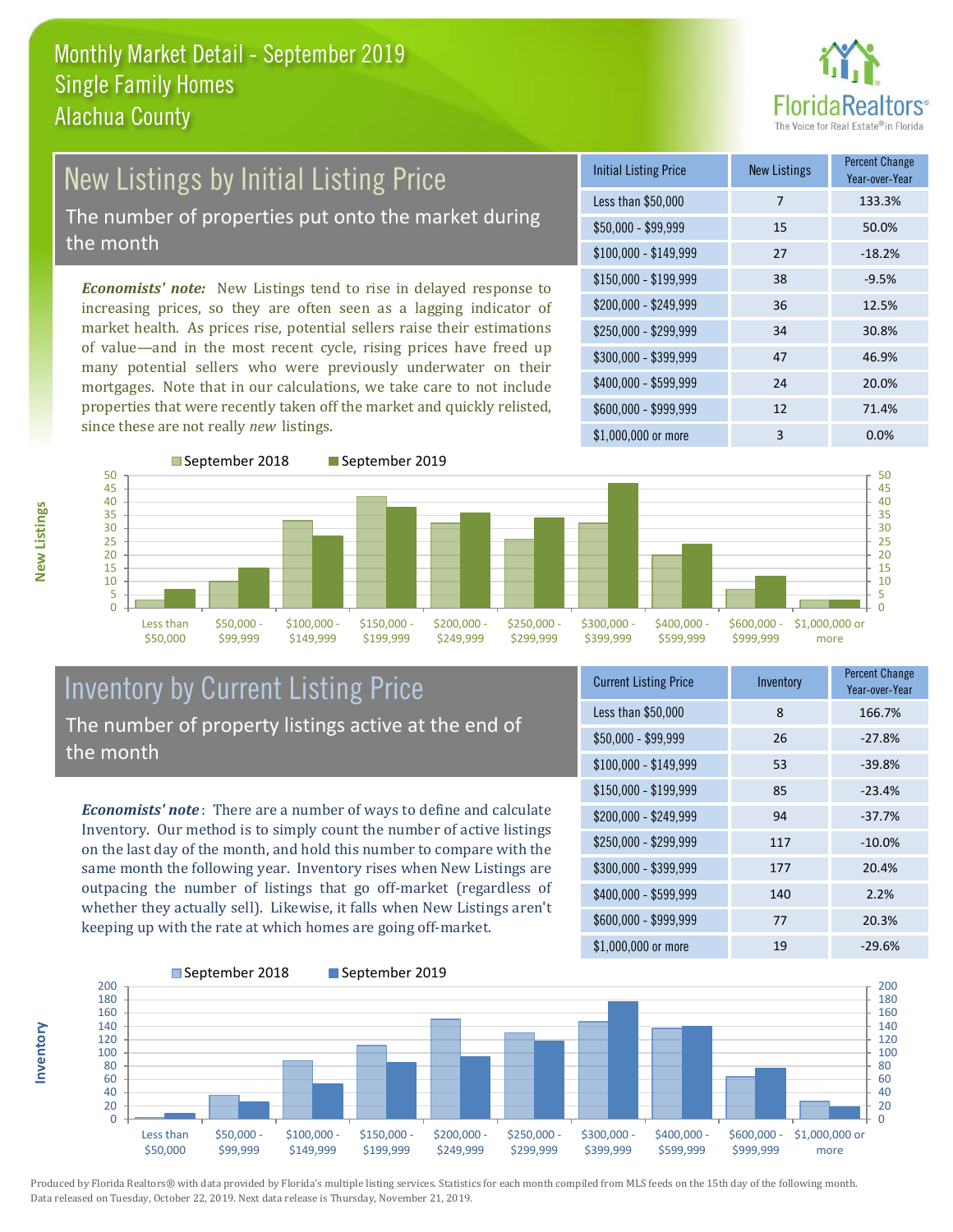## Monthly Distressed Market - September 2019 Alachua County Single Family Homes



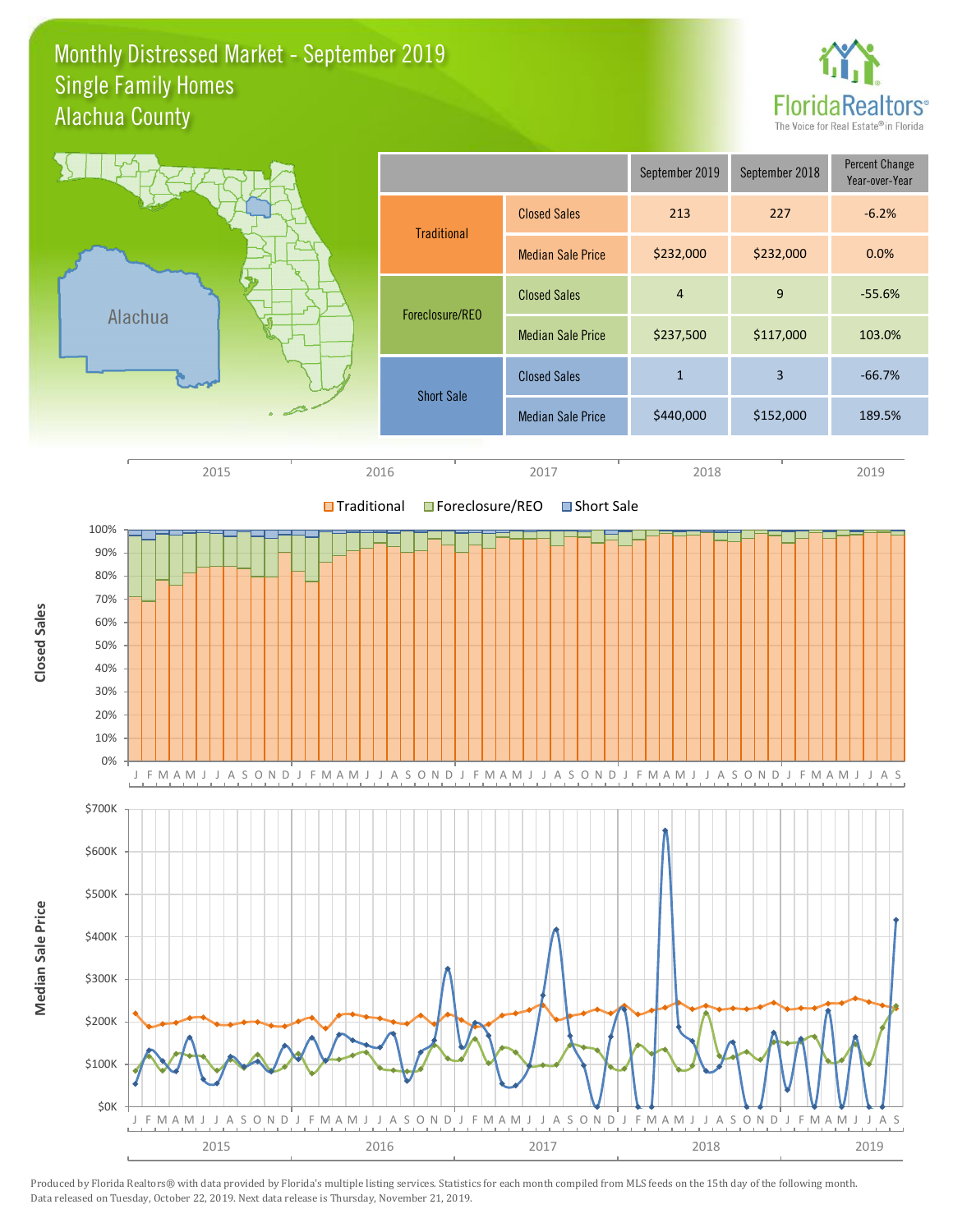Monthly Market Detail - September 2019 Alachua County Townhouses and Condos





**Closed Sales**

**Closed Sales** 

| <b>Summary Statistics</b>                                       | September 2019<br>September 2018 |               | <b>Percent Change</b><br>Year-over-Year |
|-----------------------------------------------------------------|----------------------------------|---------------|-----------------------------------------|
| <b>Closed Sales</b>                                             | 50                               | 50            | 0.0%                                    |
| Paid in Cash                                                    | 26                               | 25            | 4.0%                                    |
| <b>Median Sale Price</b>                                        | \$133,250                        | \$114,250     | 16.6%                                   |
| <b>Average Sale Price</b>                                       | \$139,075                        | \$129,122     | 7.7%                                    |
| <b>Dollar Volume</b>                                            | \$7.0 Million                    | \$6.5 Million | 7.7%                                    |
| <b>Median Percent of Original</b><br><b>List Price Received</b> | 97.1%                            | 97.2%         | $-0.1%$                                 |
| <b>Median Time to Contract</b>                                  | 21 Days                          | 20 Days       | 5.0%                                    |
| <b>Median Time to Sale</b>                                      | 52 Days                          | 50 Days       | 4.0%                                    |
| <b>New Pending Sales</b>                                        | 50                               | 68            | $-26.5%$                                |
| <b>New Listings</b>                                             | 61                               | 59            | 3.4%                                    |
| <b>Pending Inventory</b>                                        | 66                               | 63            | 4.8%                                    |
| <b>Inventory (Active Listings)</b>                              | 110                              | 134           | $-17.9%$                                |
| Months Supply of Inventory                                      | 1.5                              | 1.8           | $-16.7%$                                |

| <b>Closed Sales</b>                                                                                                                                                                                   | <b>Month</b>      | <b>Closed Sales</b> | <b>Percent Change</b><br>Year-over-Year |
|-------------------------------------------------------------------------------------------------------------------------------------------------------------------------------------------------------|-------------------|---------------------|-----------------------------------------|
|                                                                                                                                                                                                       | Year-to-Date      | 696                 | $-6.2%$                                 |
| The number of sales transactions which closed during                                                                                                                                                  | September 2019    | 50                  | 0.0%                                    |
| the month                                                                                                                                                                                             | August 2019       | 95                  | 23.4%                                   |
|                                                                                                                                                                                                       | <b>July 2019</b>  | 89                  | $-23.9%$                                |
| <b>Economists' note:</b> Closed Sales are one of the simplest-yet most                                                                                                                                | <b>June 2019</b>  | 98                  | $-11.7%$                                |
| important—indicators for the residential real estate market. When                                                                                                                                     | May 2019          | 104                 | $-2.8%$                                 |
| comparing Closed Sales across markets of different sizes, we<br>recommend comparing the percent changes in sales rather than the<br>number of sales. Closed Sales (and many other market metrics) are | <b>April 2019</b> | 93                  | 5.7%                                    |
|                                                                                                                                                                                                       | <b>March 2019</b> | 68                  | $-16.0%$                                |
|                                                                                                                                                                                                       | February 2019     | 58                  | 0.0%                                    |
|                                                                                                                                                                                                       | January 2019      | 41                  | $-22.6%$                                |
| affected by seasonal cycles, so actual trends are more accurately                                                                                                                                     | December 2018     | 54                  | 10.2%                                   |
| represented by year-over-year changes (i.e. comparing a month's sales                                                                                                                                 | November 2018     | 47                  | $-17.5%$                                |
| to the amount of sales in the same month in the previous year), rather                                                                                                                                | October 2018      | 58                  | 13.7%                                   |
| than changes from one month to the next.                                                                                                                                                              | September 2018    | 50                  | 13.6%                                   |

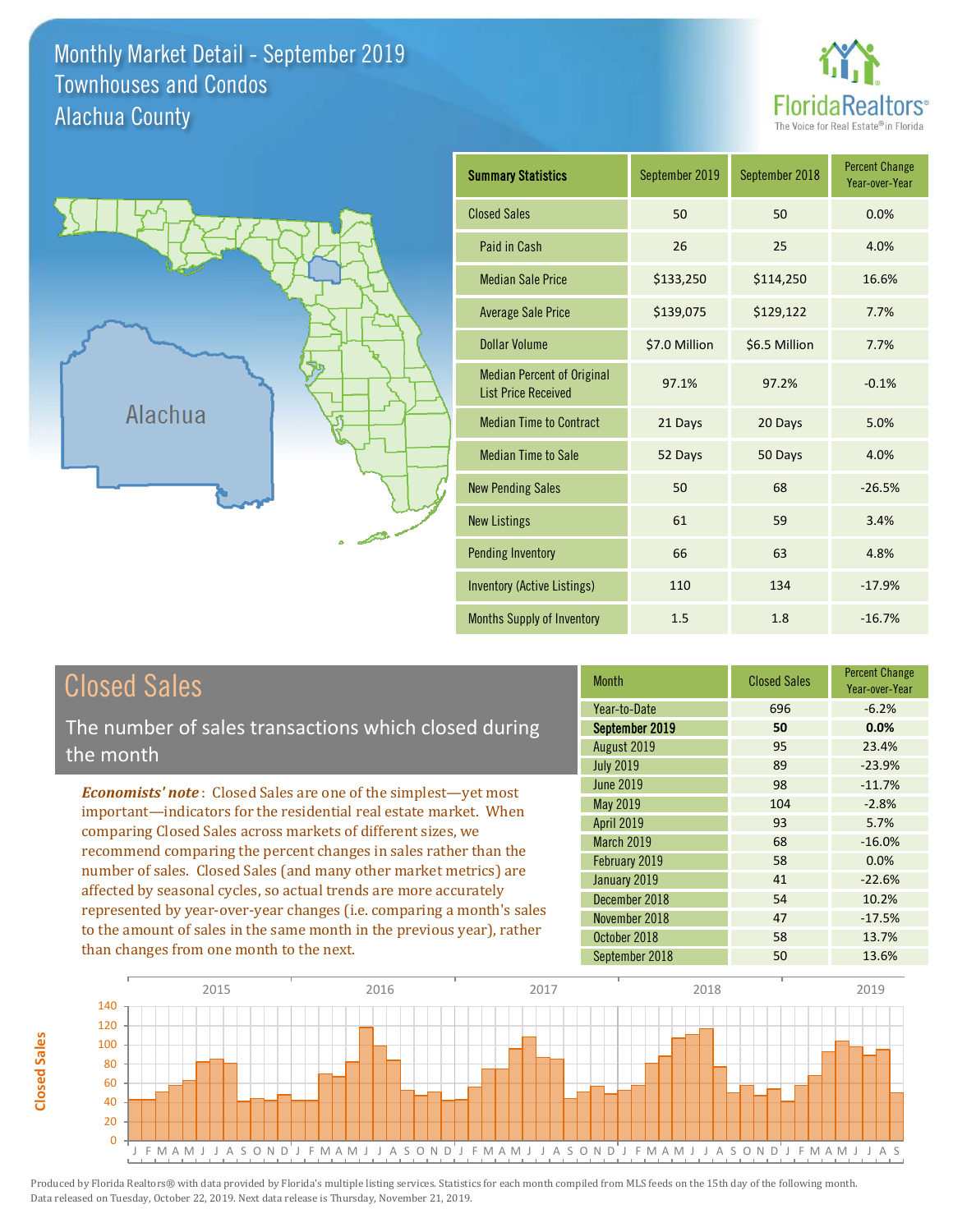than changes from one month to the next.



### \$100,000 - \$149,999 25 47.1% Sale Price Closed Sales Percent Change Year-over-Year Less than \$50,000 1 1 -50.0%  $$50,000 - $99,999$  11  $-35.3\%$ \$150,000 - \$199,999 6 -40.0% \$200,000 - \$249,999 4 100.0%  $$400,000 - $599,999$  0 N/A \$600,000 - \$999,999 0 -100.0% *Economists' note:* Closed Sales are one of the simplest—yet most important—indicators for the residential real estate market. When comparing Closed Sales across markets of different sizes, we recommend comparing the percent changes in sales rather than the number of sales. Closed Sales (and many other market metrics) are affected by seasonal cycles, so actual trends are more accurately represented by year-over-year changes (i.e. comparing a month's sales to the amount of sales in the same month in the previous year), rather \$250,000 - \$299,999 2 N/A \$300,000 - \$399,999 1 0.0% Closed Sales by Sale Price The number of sales transactions which closed during the month



## Median Time to Contract by Sale Price The median number of days between the listing date and contract date for all Closed Sales during the month

*Economists' note* : Like Time to Sale, Time to Contract is a measure of the length of the home selling process calculated for sales which closed during the month. The difference is that Time to Contract measures the number of days between the initial listing of a property and the signing of the contract which eventually led to the closing of the sale. When the gap between Median Time to Contract and Median Time to Sale grows, it is usually a sign of longer closing times and/or declining numbers of cash sales.

| <b>Sale Price</b>     | <b>Median Time to</b><br>Contract | <b>Percent Change</b><br>Year-over-Year |
|-----------------------|-----------------------------------|-----------------------------------------|
| Less than \$50,000    | 3 Days                            | $-85.7%$                                |
| $$50,000 - $99,999$   | 32 Days                           | 18.5%                                   |
| $$100,000 - $149,999$ | 19 Days                           | $-40.6%$                                |
| $$150,000 - $199,999$ | 31 Days                           | 106.7%                                  |
| \$200,000 - \$249,999 | 19 Days                           | $-78.4%$                                |
| \$250,000 - \$299,999 | 77 Days                           | N/A                                     |
| \$300,000 - \$399,999 | 1 Day                             | $-98.6%$                                |
| \$400,000 - \$599,999 | (No Sales)                        | N/A                                     |
| \$600,000 - \$999,999 | (No Sales)                        | N/A                                     |
| \$1,000,000 or more   | (No Sales)                        | N/A                                     |

\$1,000,000 or more 0 0 N/A



Produced by Florida Realtors® with data provided by Florida's multiple listing services. Statistics for each month compiled from MLS feeds on the 15th day of the following month. Data released on Tuesday, October 22, 2019. Next data release is Thursday, November 21, 2019.

**Median Time to Contract**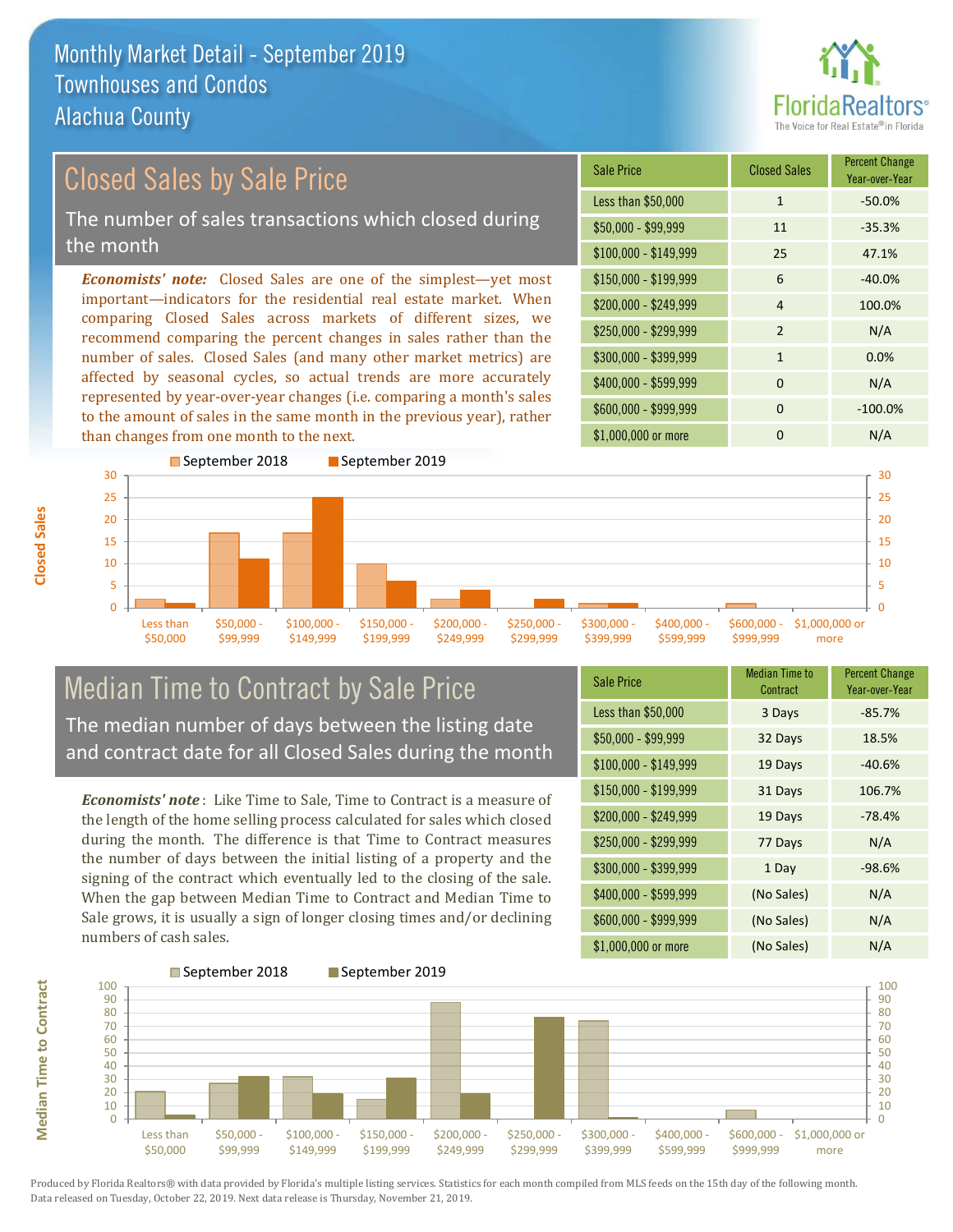

# New Listings by Initial Listing Price

The number of properties put onto the market during the month

*Economists' note:* New Listings tend to rise in delayed response to increasing prices, so they are often seen as a lagging indicator of market health. As prices rise, potential sellers raise their estimations of value—and in the most recent cycle, rising prices have freed up many potential sellers who were previously underwater on their mortgages. Note that in our calculations, we take care to not include properties that were recently taken off the market and quickly relisted, since these are not really *new* listings.

| <b>Initial Listing Price</b> | <b>New Listings</b> | <b>Percent Change</b><br>Year-over-Year |
|------------------------------|---------------------|-----------------------------------------|
| Less than \$50,000           | $\overline{2}$      | 0.0%                                    |
| $$50,000 - $99,999$          | 19                  | 11.8%                                   |
| $$100,000 - $149,999$        | 20                  | $-13.0%$                                |
| $$150,000 - $199,999$        | 13                  | 225.0%                                  |
| \$200,000 - \$249,999        | 5                   | $-37.5%$                                |
| \$250,000 - \$299,999        | 1                   | $-75.0%$                                |
| \$300,000 - \$399,999        | $\mathbf{1}$        | N/A                                     |
| \$400,000 - \$599,999        | $\Omega$            | N/A                                     |
| \$600,000 - \$999,999        | $\Omega$            | $-100.0%$                               |
| \$1,000,000 or more          | n                   | N/A                                     |



## Inventory by Current Listing Price The number of property listings active at the end of the month

*Economists' note* : There are a number of ways to define and calculate Inventory. Our method is to simply count the number of active listings on the last day of the month, and hold this number to compare with the same month the following year. Inventory rises when New Listings are outpacing the number of listings that go off-market (regardless of whether they actually sell). Likewise, it falls when New Listings aren't keeping up with the rate at which homes are going off-market.

**Inventory**

**New Listings**

| <b>Current Listing Price</b> | Inventory      | <b>Percent Change</b><br>Year-over-Year |
|------------------------------|----------------|-----------------------------------------|
| Less than \$50,000           | $\mathbf{1}$   | $-75.0%$                                |
| $$50,000 - $99,999$          | 33             | $-23.3%$                                |
| $$100,000 - $149,999$        | 30             | $-30.2%$                                |
| $$150,000 - $199,999$        | 17             | $-19.0%$                                |
| \$200,000 - \$249,999        | 13             | 30.0%                                   |
| \$250,000 - \$299,999        | 9              | 0.0%                                    |
| \$300,000 - \$399,999        | $\overline{4}$ | N/A                                     |
| \$400,000 - \$599,999        | 2              | $-50.0%$                                |
| \$600,000 - \$999,999        | $\mathbf{1}$   | N/A                                     |
| \$1,000,000 or more          | ŋ              | N/A                                     |

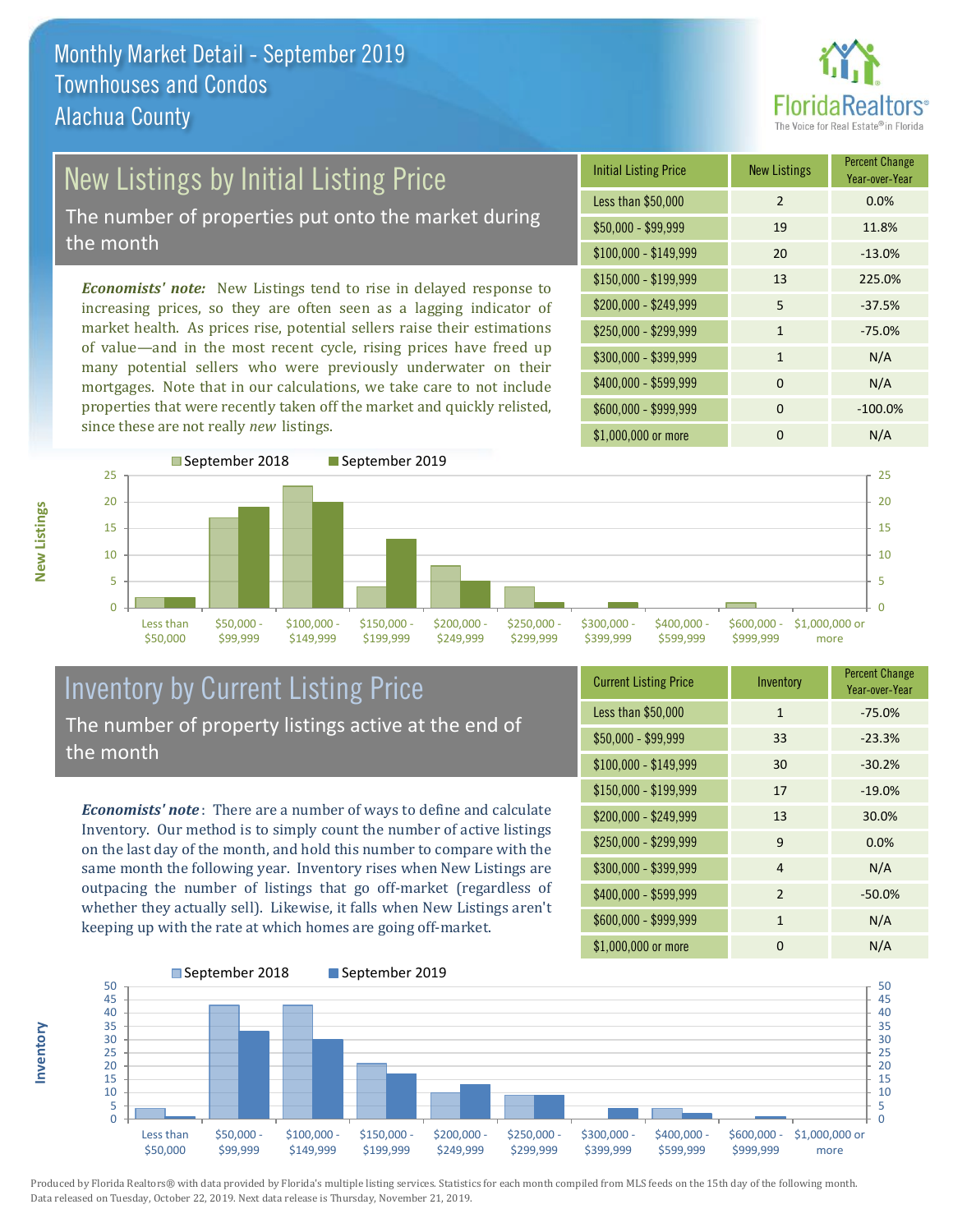## Monthly Distressed Market - September 2019 Alachua County Townhouses and Condos



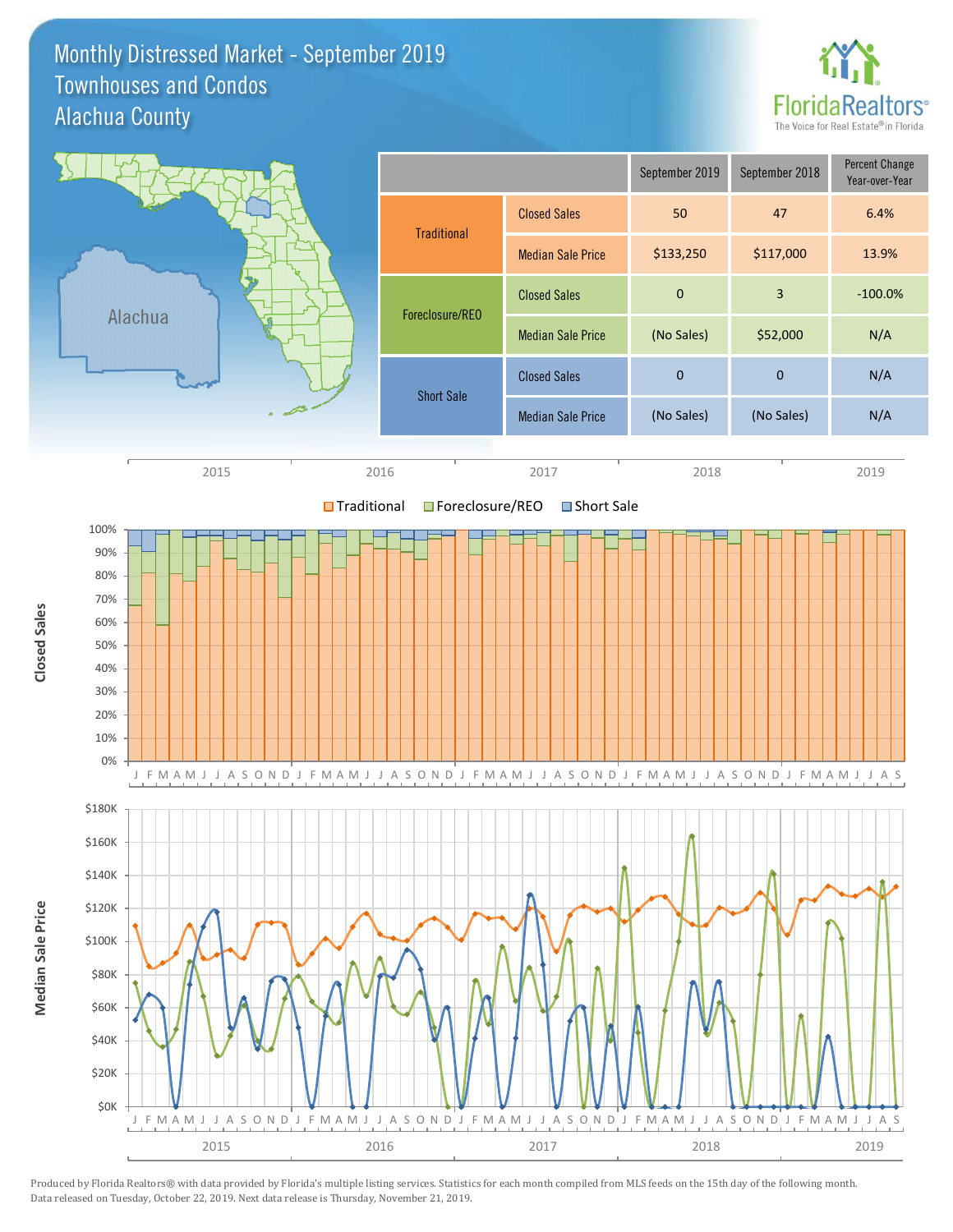## Monthly Market Detail - September 2019 Alachua County Manufactured Homes





**Closed Sales**

**Closed Sales** 

| <b>Summary Statistics</b>                                       | September 2018<br>September 2019 |                | <b>Percent Change</b><br>Year-over-Year |
|-----------------------------------------------------------------|----------------------------------|----------------|-----------------------------------------|
| <b>Closed Sales</b>                                             | 16                               | 5              | 220.0%                                  |
| Paid in Cash                                                    | 9                                | $\overline{4}$ | 125.0%                                  |
| <b>Median Sale Price</b>                                        | \$80,000                         | \$64,000       | 25.0%                                   |
| Average Sale Price                                              | \$92,627                         | \$91,480       | 1.3%                                    |
| Dollar Volume                                                   | \$1.5 Million                    | \$457,400      | 224.0%                                  |
| <b>Median Percent of Original</b><br><b>List Price Received</b> | 91.7%                            | 75.7%          | 21.1%                                   |
| <b>Median Time to Contract</b>                                  | 32 Days                          | 128 Days       | $-75.0%$                                |
| <b>Median Time to Sale</b>                                      | 71 Days                          | 203 Days       | $-65.0%$                                |
| <b>New Pending Sales</b>                                        | 13                               | 12             | 8.3%                                    |
| <b>New Listings</b>                                             | 13                               | 12             | 8.3%                                    |
| Pending Inventory                                               | 20                               | 20             | 0.0%                                    |
| Inventory (Active Listings)                                     | 50                               | 39             | 28.2%                                   |
| Months Supply of Inventory                                      | 4.6                              | 4.2            | 9.5%                                    |

| <b>Closed Sales</b>                                                                                                                                                                                                                                                                                                                                                                                                                                                                                                                                                          | <b>Month</b>                         | <b>Closed Sales</b> | <b>Percent Change</b><br>Year-over-Year |
|------------------------------------------------------------------------------------------------------------------------------------------------------------------------------------------------------------------------------------------------------------------------------------------------------------------------------------------------------------------------------------------------------------------------------------------------------------------------------------------------------------------------------------------------------------------------------|--------------------------------------|---------------------|-----------------------------------------|
| The number of sales transactions which closed during                                                                                                                                                                                                                                                                                                                                                                                                                                                                                                                         | Year-to-Date<br>September 2019       | 104<br>16           | 30.0%<br>220.0%                         |
| the month                                                                                                                                                                                                                                                                                                                                                                                                                                                                                                                                                                    | August 2019                          | 11                  | $-15.4%$                                |
|                                                                                                                                                                                                                                                                                                                                                                                                                                                                                                                                                                              | <b>July 2019</b><br><b>June 2019</b> | 9<br>13             | $-18.2%$<br>8.3%                        |
| <b>Economists' note:</b> Closed Sales are one of the simplest-yet most<br>important—indicators for the residential real estate market. When<br>comparing Closed Sales across markets of different sizes, we<br>recommend comparing the percent changes in sales rather than the<br>number of sales. Closed Sales (and many other market metrics) are<br>affected by seasonal cycles, so actual trends are more accurately<br>represented by year-over-year changes (i.e. comparing a month's sales<br>to the amount of sales in the same month in the previous year), rather | May 2019                             | 10                  | $-28.6%$                                |
|                                                                                                                                                                                                                                                                                                                                                                                                                                                                                                                                                                              | <b>April 2019</b><br>March 2019      | 14<br>11            | 100.0%<br>10.0%                         |
|                                                                                                                                                                                                                                                                                                                                                                                                                                                                                                                                                                              | February 2019                        | 10                  | 400.0%                                  |
|                                                                                                                                                                                                                                                                                                                                                                                                                                                                                                                                                                              | January 2019<br>December 2018        | 10<br>10            | 66.7%<br>0.0%                           |
|                                                                                                                                                                                                                                                                                                                                                                                                                                                                                                                                                                              | November 2018                        | 9                   | $-10.0\%$                               |
| than changes from one month to the next.                                                                                                                                                                                                                                                                                                                                                                                                                                                                                                                                     | October 2018<br>September 2018       | 8<br>5              | $-27.3%$<br>0.0%                        |

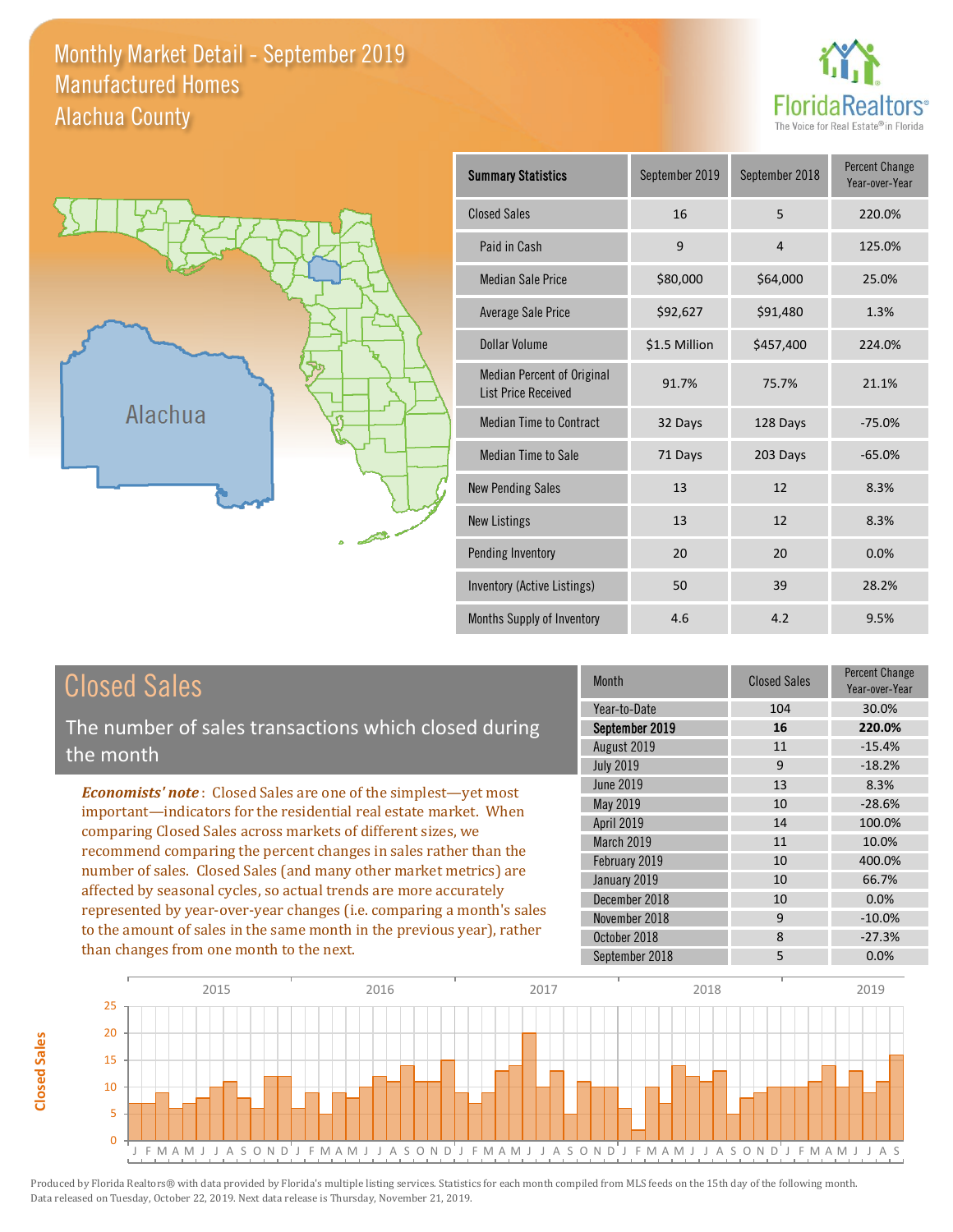

### \$100,000 - \$149,999 4 100.0% Sale Price Closed Sales Percent Change Year-over-Year Less than \$50,000 4 N/A \$50,000 - \$99,999 7 133.3% \$150,000 - \$199,999 0 0 N/A  $$200,000 - $249,999$  1 N/A  $$400,000 - $599,999$  0 N/A \$600,000 - \$999,999 0 0 N/A *Economists' note:* Closed Sales are one of the simplest—yet most important—indicators for the residential real estate market. When comparing Closed Sales across markets of different sizes, we recommend comparing the percent changes in sales rather than the number of sales. Closed Sales (and many other market metrics) are affected by seasonal cycles, so actual trends are more accurately represented by year-over-year changes (i.e. comparing a month's sales to the amount of sales in the same month in the previous year), rather than changes from one month to the next. \$1,000,000 or more 0 0 N/A \$250,000 - \$299,999 0 0 N/A \$300,000 - \$399,999 0 0 N/A Closed Sales by Sale Price The number of sales transactions which closed during the month



## Median Time to Contract by Sale Price The median number of days between the listing date and contract date for all Closed Sales during the month

*Economists' note* : Like Time to Sale, Time to Contract is a measure of the length of the home selling process calculated for sales which closed during the month. The difference is that Time to Contract measures the number of days between the initial listing of a property and the signing of the contract which eventually led to the closing of the sale. When the gap between Median Time to Contract and Median Time to Sale grows, it is usually a sign of longer closing times and/or declining numbers of cash sales.

| Sale Price            | Median Time to<br>Contract | <b>Percent Change</b><br>Year-over-Year |
|-----------------------|----------------------------|-----------------------------------------|
| Less than \$50,000    | 61 Days                    | N/A                                     |
| $$50,000 - $99,999$   | 18 Days                    | $-90.6%$                                |
| $$100,000 - $149,999$ | 42 Days                    | $-41.7%$                                |
| \$150,000 - \$199,999 | (No Sales)                 | N/A                                     |
| \$200,000 - \$249,999 | 55 Days                    | N/A                                     |
| \$250,000 - \$299,999 | (No Sales)                 | N/A                                     |
| \$300,000 - \$399,999 | (No Sales)                 | N/A                                     |
| \$400,000 - \$599,999 | (No Sales)                 | N/A                                     |
| \$600,000 - \$999,999 | (No Sales)                 | N/A                                     |
| \$1,000,000 or more   | (No Sales)                 | N/A                                     |



Produced by Florida Realtors® with data provided by Florida's multiple listing services. Statistics for each month compiled from MLS feeds on the 15th day of the following month. Data released on Tuesday, October 22, 2019. Next data release is Thursday, November 21, 2019.

**Median Time to Contract**

**Median Time to Contract**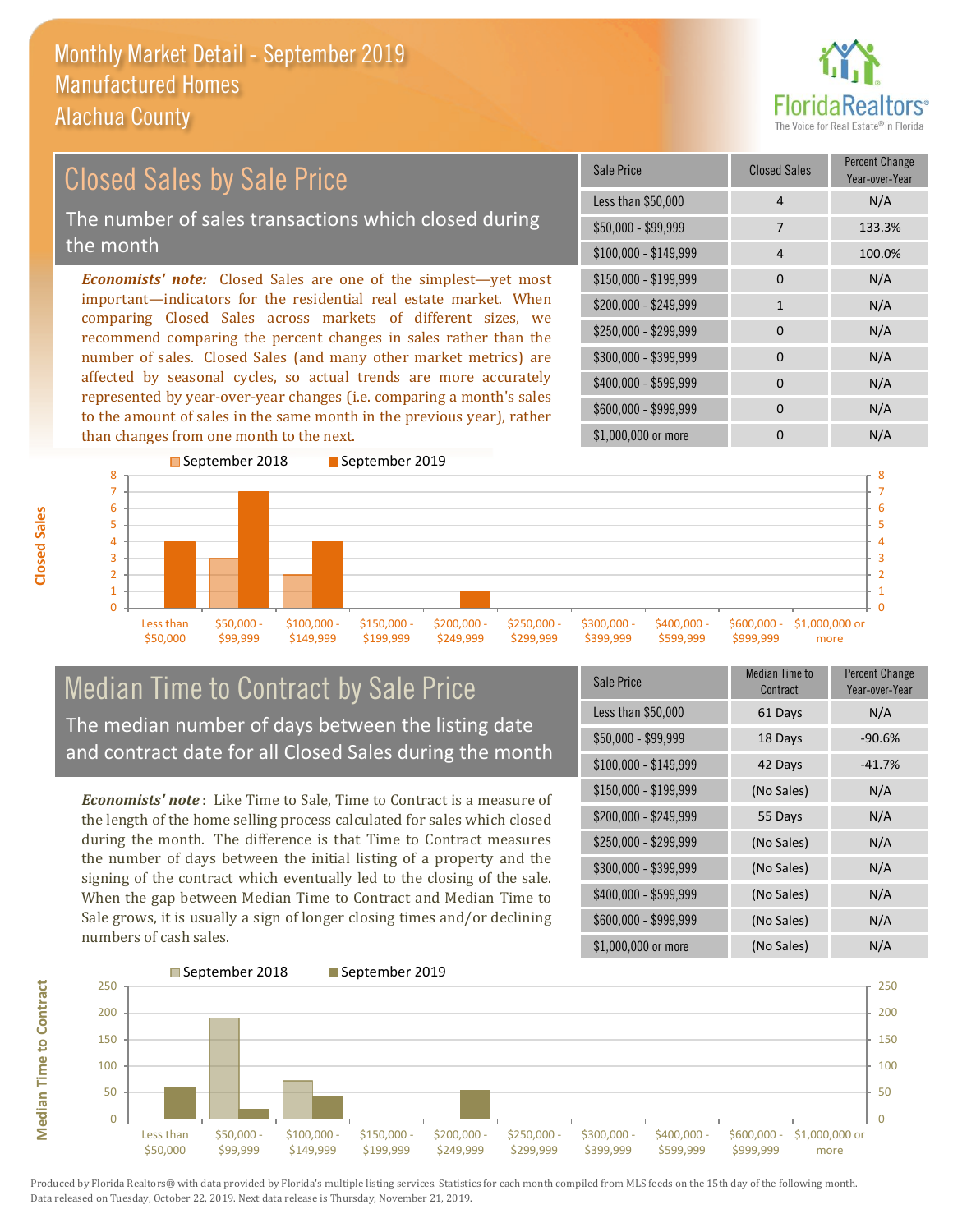

## New Listings by Initial Listing Price The number of properties put onto the market during the month

*Economists' note:* New Listings tend to rise in delayed response to increasing prices, so they are often seen as a lagging indicator of market health. As prices rise, potential sellers raise their estimations of value—and in the most recent cycle, rising prices have freed up many potential sellers who were previously underwater on their mortgages. Note that in our calculations, we take care to not include properties that were recently taken off the market and quickly relisted, since these are not really *new* listings.

| <b>Initial Listing Price</b> | <b>New Listings</b> | <b>Percent Change</b><br>Year-over-Year |
|------------------------------|---------------------|-----------------------------------------|
| Less than \$50,000           | 0                   | $-100.0%$                               |
| $$50,000 - $99,999$          | 1                   | $-83.3%$                                |
| $$100,000 - $149,999$        | 4                   | 0.0%                                    |
| $$150,000 - $199,999$        | 3                   | 200.0%                                  |
| \$200,000 - \$249,999        | $\mathbf{1}$        | N/A                                     |
| \$250,000 - \$299,999        | $\overline{2}$      | N/A                                     |
| \$300,000 - \$399,999        | $\Omega$            | N/A                                     |
| \$400,000 - \$599,999        | $\overline{2}$      | N/A                                     |
| \$600,000 - \$999,999        | 0                   | N/A                                     |
| \$1,000,000 or more          | O                   | N/A                                     |



## Inventory by Current Listing Price The number of property listings active at the end of the month

*Economists' note* : There are a number of ways to define and calculate Inventory. Our method is to simply count the number of active listings on the last day of the month, and hold this number to compare with the same month the following year. Inventory rises when New Listings are outpacing the number of listings that go off-market (regardless of whether they actually sell). Likewise, it falls when New Listings aren't keeping up with the rate at which homes are going off-market.

| <b>Current Listing Price</b> | Inventory | Percent Change<br>Year-over-Year |
|------------------------------|-----------|----------------------------------|
| Less than \$50,000           | 8         | 100.0%                           |
| $$50,000 - $99,999$          | 7         | $-56.3%$                         |
| $$100,000 - $149,999$        | 14        | 7.7%                             |
| $$150,000 - $199,999$        | 8         | 166.7%                           |
| \$200,000 - \$249,999        | 7         | 600.0%                           |
| \$250,000 - \$299,999        | 3         | 200.0%                           |
| \$300,000 - \$399,999        | $\Omega$  | $-100.0%$                        |
| \$400,000 - \$599,999        | 3         | N/A                              |
| \$600,000 - \$999,999        | $\Omega$  | N/A                              |
| \$1,000,000 or more          | O         | N/A                              |



Produced by Florida Realtors® with data provided by Florida's multiple listing services. Statistics for each month compiled from MLS feeds on the 15th day of the following month. Data released on Tuesday, October 22, 2019. Next data release is Thursday, November 21, 2019.

**Inventory**